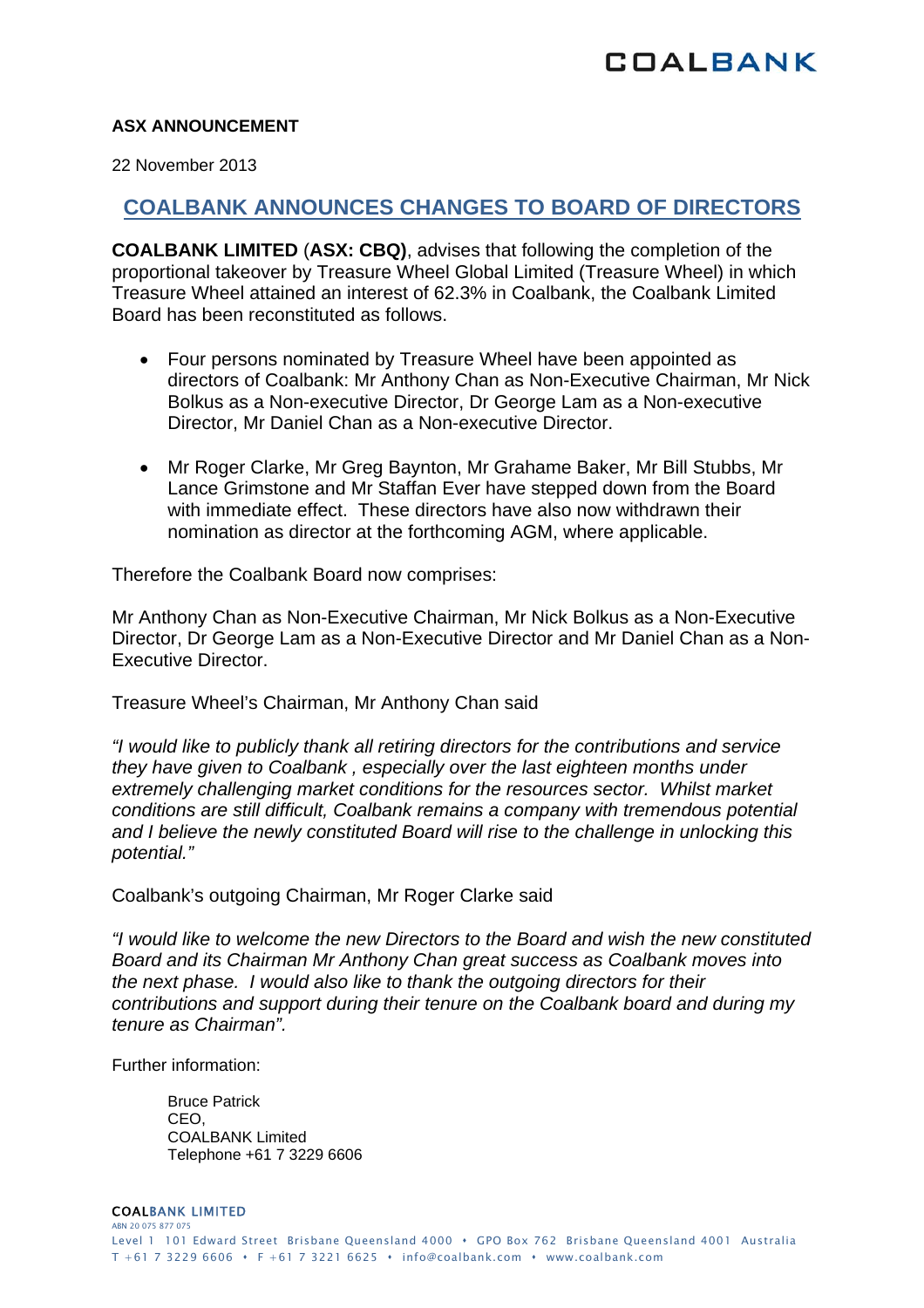## **Details of the new Coalbank Directors**

## **Mr. Anthony Wai-Lun Chan**

Mr. Anthony Chan is the Chairman and sole Director of Treasure Wheel Global Limited. He is also the Chairman of its parent company, Loyal Strategic Investment Limited.

Mr. Chan is Chairman of Alright International Investment Limited, New Energy (China) Holdings Limited, Byte (HK) Investments Limited and China Finance Holding Company Limited. He is the Deputy Chairman of 123 China Education Development Limited. During the period between 1991 and 2009, Mr. Chan served as Executive Director of Shun Tak Holdings Limited (stock code: 242), a company listed on the Stock Exchange of Hong Kong Limited, and was responsible for its property development and investment activities. With over 30 years of extensive experience within the property sector, Mr. Chan has headed a number of real estate projects including commercial, residential and shopping centres in major cities of China, such as Tianjin, Shanghai, Beijing and Guangzhou.

Mr. Chan is a fellow member of The Property Consultants Society U.K. and the President of The Hong Kong Real Property Federation. In the area of public service, Mr. Chan has been a member of the Election Committee of the Hong Kong Special Administrative Region Government responsible for electing the Chief Executive of Hong Kong since December 2006. He served as a member of the Political Consultative Conference of the Guangdong Province of the People's Republic of China from 2002-2012, a board member of Shanghai Chinese Overseas Friendship Association and a Vice President of Guangzhou Association of Enterprises with Foreign Investment, PRC.

Mr. Chan is also actively involved in community services. He holds the positions of President of the Hong Kong Canoe Union, Chairman of the Hong Kong Life Saving Society, Honorary President of the University Sports Federations of Hong Kong and Vice President of the Happy Valley Athletic Association. In 2008 he was awarded the Medal of Honor by the Hong Kong Special Administrative Region Government in recognition of his contribution. In July 2013 he was appointed Justice of the Peace by the Hong Kong Special Administrative Region Government.

#### **Mr. Nick Bolkus**

Mr Bolkus served in the Australian Cabinets of Prime Ministers Bob Hawke and Paul Keating as Minister for Consumer Affairs, Minister for Administrative Services, Minister for Immigration, Minister Assisting The Treasurer (FIRB) and Minister of Multicultural Affairs.

For over a quarter of a century, he was a prominent political national identity and Senator in the Australian Parliament.

Since leaving politics in 2005, Mr Bolkus has earned a strong corporate reputation, consulting to companies in Australia and abroad and serving on a number of private-sector boards particularly in the life sciences sector. He has also worked with the Walker Corporation on major projects in the residential and commercial development sectors. He was a foundation member of the Australia/USA Dialogue and has a comprehensive understanding of and sound relationships in China.

Respected by the Labor Party hierarchy, Mr Bolkus has an invaluable understanding of the inner workings of State and Federal Governments. Through Bespoke Approach, Mr Bolkus provides clients with a candid and individualized appraisal of how the Australian political environment will impact their business and how to manoeuvre through the multitude of challenges it presents.